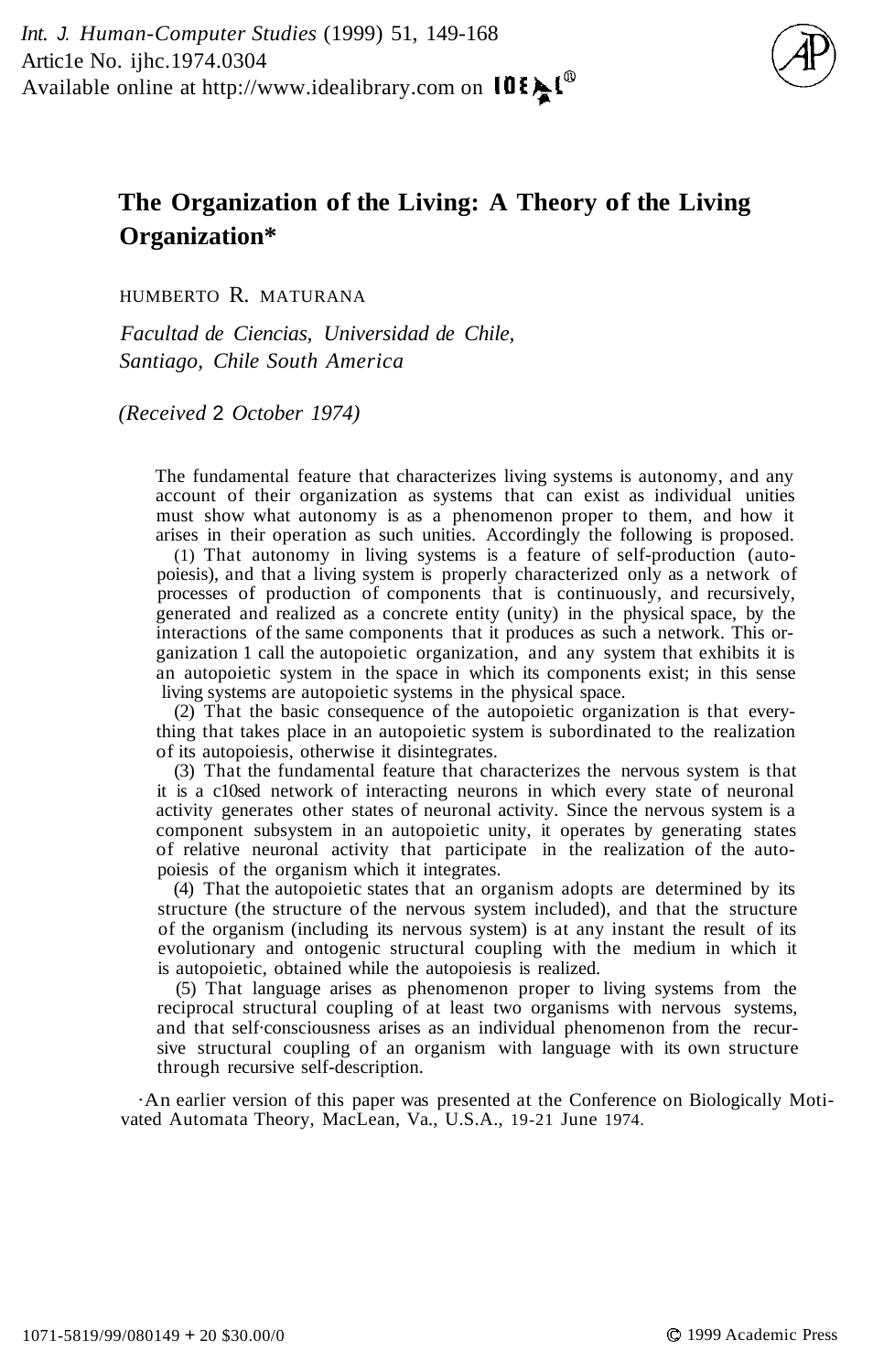H. R. MATURANA

## **Statemeots**

PURPOSE

My purpose in this article is to present a theory of the organization of living systems as autonomous entities, and a theory of the organization of the nervous system as a closed network of interacting neurons structurally coupled to the living system to whose realization it contributes.

### **ANTECEDENTS**

(a) There is no adequate theory of the organization of living systems as individual autonomous unities. There are only descriptions of sorne of their internal states and of their states of interaction as these appear projected upon the domain of observation and purposeful design of the observer. Thus, reproduction, processing of information or internal hierarchical relations, are described as fundamental constitutive features of the living organization. Yet, at a closer scrutiny, none of these features appears to be exclusive, or definitory of living systems. In fact, reproduction is trivially non-constitutive, even though it is necessary for evolution, because living systerns are living systems, whether in reproduction or not, as long as they are "alive". The notion of processing of information represents a way of description of the interactions and changes of state of a sysytem, and as such it is applicable to any possible dynamic system. Finally, the posession of internal hierarchical relations is a feature that an observer can ascribe to any mechanistic system to which he assigns an initial and a final state in its sequential-state transitions. The same applies to the nervous system. There is no adequate theory of the nervous system as a neuronal network embedded in an autonomous living unity; there are only descriptions of the state transitions of the nervous system viewed as an input-output system designed for the processing of environmental information. The result of this view is the treatment of the nervous system as an organ through which the organism becomes semantically coupled to its environment, as if the features of the description (semantic relations) were effective operative components in the changes of state of the organismo

(b) It is the aim of many scientists who work in automata theory to model the most unique phenomena generated by living systems such as autonomy, language and self-consciousness. Such an aim, however, cannot be achieved in the absence of a theory that shows the nature of these phenomena and how they arise in biological systems.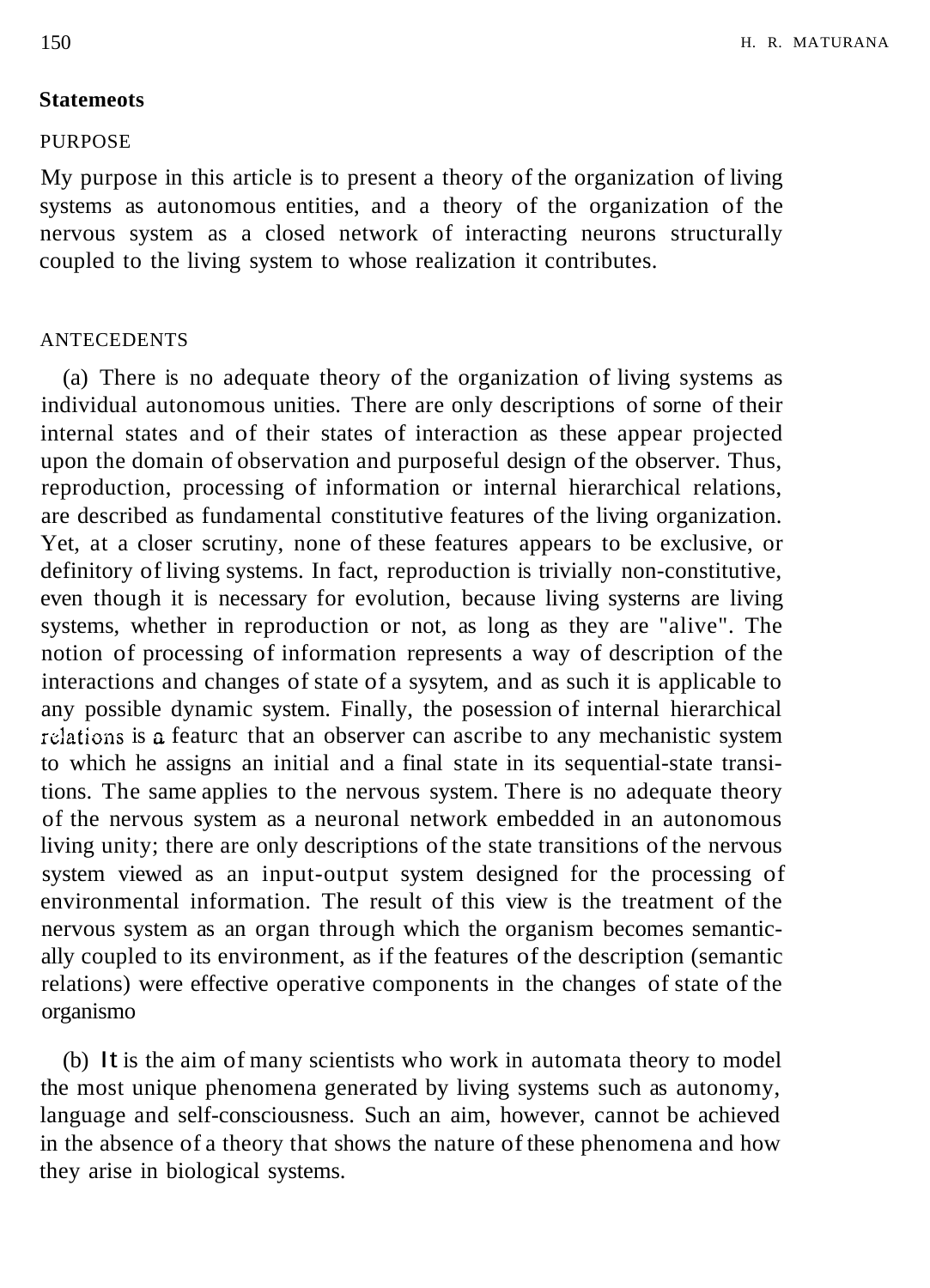### PRELIMINARY CONCEPTS

*Observer.* An observer is a human being, a person; someone who can make distinctions and specify that which he distinguishes as an entity (a something) different from himself, and can do this with his own actions and thoughts recursively, being always able to operate as if external to (distinct from) the circumstances in which he finds himself. All the distinctions that we handle, conceptually or concretely, are made by us as observers: everything said is said by an observer to another observer.

*Unity.* A unity is any entity (concrete or conceptual) separated from a background by a concrete of conceptual operation of distinction. A unity may be treated as an unanalyzable whole endowed with constitutive properties, or as a composite entity with properties as a unity that are specified by its organization and not by the properties of its components.

*Interaction.* Whenever two unities, specified bytheir properties and as a result of the interplay of these properties, appear to modify their relative states in reference to the larger systems in which they are embedded, there is an interaction.

Space. Space is the domain of all the possible relations and interactions of a collection of elements that the properties of these elements define.

*Explanation.* An explanation is always addressed by an observer to another observer. An explanation is an intended reproduction. A system is explained when the relations which define it as a unity are, either conceptually or concretely, intentionally reproduced. A phenomenon is explained when the processes which generate it are, either conceptually or concretely, intentionally reproduced in a manner that shows that by their operation they generate the phenomenon to be explained. It follows that there are two basic problems that must be solved in any explanation, namely: (a) the distinction and identification of the unity or phemonenon to be explained; and (b) the conceptual or concrete reproduction, either of the organization of the unity or of the mechanisms and processes that generate the phenomenon to be explained.

*Organization.* This word comes from the Greek term *opyavov* (organon) that means instrument, and by making reference to the instrumental participation of the components in the constitution of the unity, it refers to the relations between components which define a system as a unity. So, in order to define a system as a unity it is necessary and sufficient to point to its organization. From the cognitive point of view, the organizations of a unity specifies the concept which defines the class of unities to which it belongs.

*Structure.* This word comes from the latin verb *struere* that means to build, and by making reference to the process of construction as well as to the

(/

 $\setminus$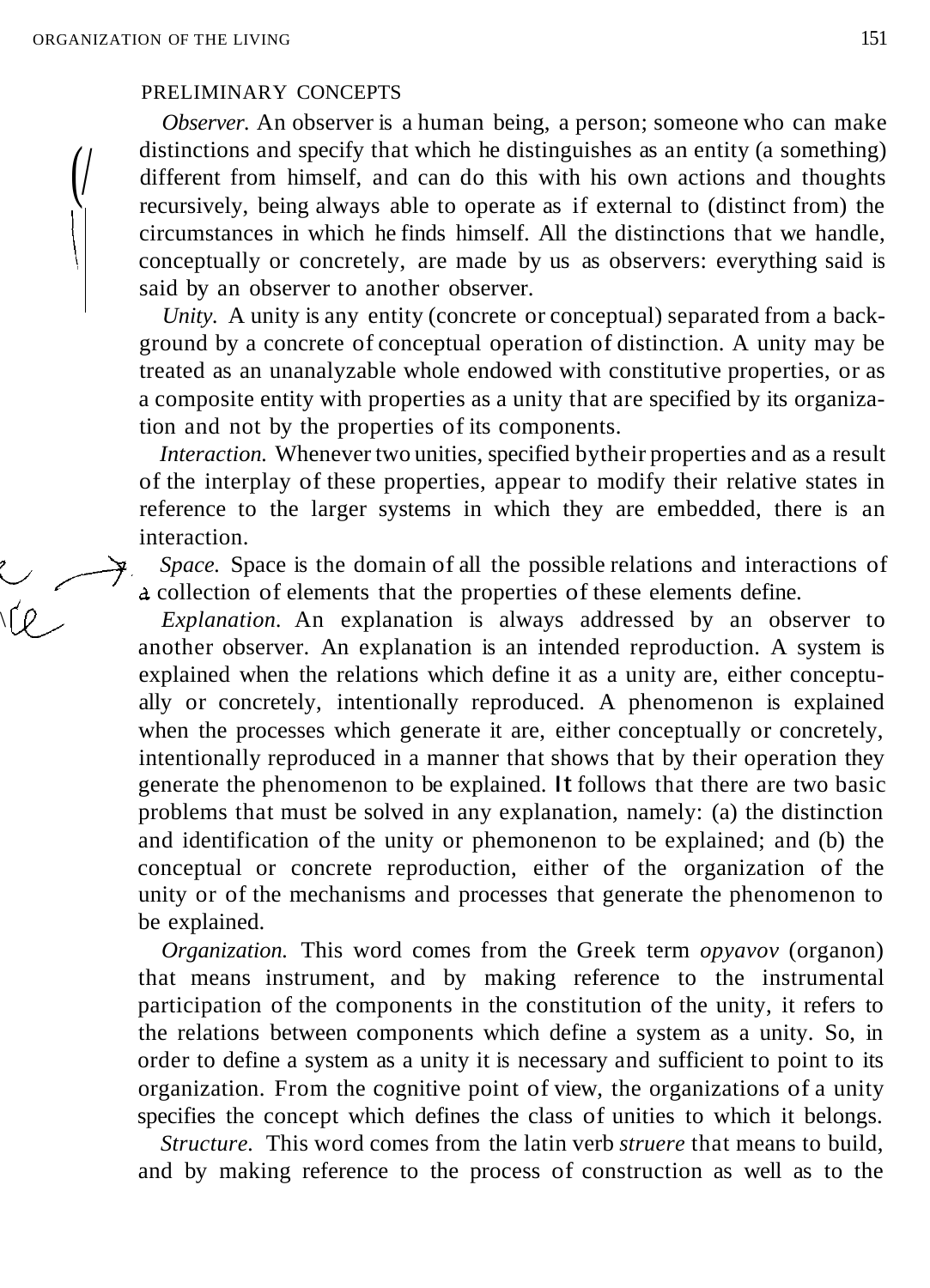components of a construct, it refers to the actual components and to the actual relations which these must satisfy in their participation in the constitution of a given unity. An observer may recognize a known system by identifying 'its components, but an unknown system cannot be defined by pointing to its structure.

Organization and structure, therefore, are not synonyms. The organization of a composite system constitutes it as a unity and determines its properties as such a unity, specifying a domain in which it may interact (and be treated) as an unanalyzable whole. The structure of a composite system determines the space in which it exists and can be perturbed, but not its properties as a unity. An unanalyzable unity can be identified by a concept, but it does not have an organization, nor does it have a structure, it only has properties as a fundamental element that exists in a space which these properties specify. It follows that two spatially separated composite unities may have the same organization but different structures and that a composite unity (system) remains the same only as long as its organization remains invariant: whenever the organization of a unity changes the unity changes, it becomes a different unity; whenever the structure of a unity changes without change in its organization, the unity remains the same and its identity stays unchanged. It also follows that when the organization of a unity is to be explained it is a mistake to reproduce its structure, it is necessary and sufficient to reproduce its organization and, thus produce one of the kind; yet, when a particular unity is to be reproduced, both its organization and its structure must be reproduccd.

Furthermore, since a composite unity interacts through the properties of its components, and an unanalyzable one through its constitutive properties as a unity, all interactions between unities, including interactions with the observer (observation), are necessarily structural interactions in the space of the components. Therefore, when an observer refers to the organization of a cornposite unity, he refers to the relations which realize the concept that defines the c1ass of unities to which the observed composite unity belongs.

*J* state, defined as structural enanges whilout loss officially (defining organization), are determined by the stIucture of the system and not by an indepen-*State-determined system.* A state-determined system whose changes of state, defined as structural changes without loss ofidentity (defining organizadent perturbing agent. This is a universal constitutive feature of dynamic systems.

Consensual domain. A consensual domain is a dornain of interlocked<br>(intercalated and mutually triggering) sequences of states, established and<br>determined through ontogenic interactions between structurally plastic state-<br>d deterrnined systems. A consensual domain can become established only when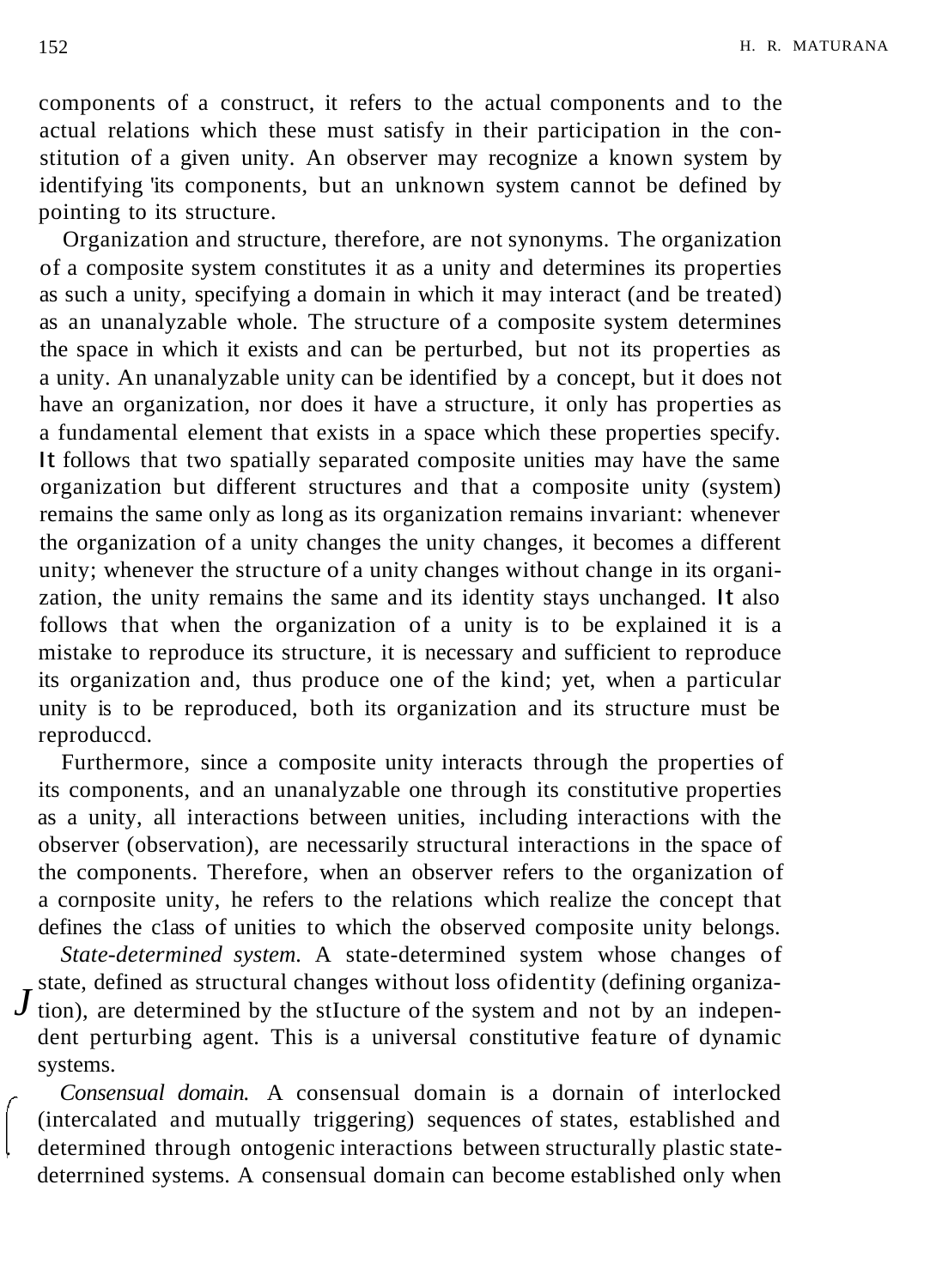the plastic interacting systems are homeostatic systems that maintain constant their essential variables through their mutual interactions. Living systems do establish consensual domains through the maintenance of their living organization.

*Phenomenological domain.* Domain of interactions specified by the properties of the interacting unities, regardless of whether these unities are simple or composite. Therefore, when a unity is defined, through the specification of its organization or by pointing to its properties, a phenomenological domain is defined.

# **Purpose**

After these preliminary considerations, and given that living systcms exist and that sorne of them have a nervous system, the two aims of this article can now be preciseiy stated as follows.

(a) To explain the organization ofliving systems by describing the organization that constitutes a system as an autonomous unity that can, in principie, generate *al! the phenomenology* proper to living systems if the adequate historical contingencies are given.

(b) To explain the organization of the nervous system by describing the organization that makes a neuronal network, integrated as a component subsystem in an organism, a system that can generate *al! the phenomenology* proper to a nervous system.

# **Tbeory**

AUTOPOIESIS ( $a\dot{v}\dot{\tau}\dot{\phi}\sigma$  = self;  $\pi \rho \epsilon \dot{\epsilon}v$  = to make)

Living systems are given and they generate a specific phenomenoiogy, the phenomenology of living systems. Therefore, in order to explain living systems it is necessary and sufficient to point to the organization that defines a class of unities that generates a phenomenology indistinguishable from the phenomenology proper to living systems. Such an organization can be described as follows.

There is a c1ass ofmechanistic systems in which each member ofthe c1ass is a dynamic system defined as a unity by relations that constitute it as a neto work of processes af production of components which: (a) recursively participate through their interactions in the generation and realization of the network of processes of production of components which produced them; and (b) constitute this network of processes ofproduction of components as a unity in the space in which they (the components) exist by realizing its boundaries.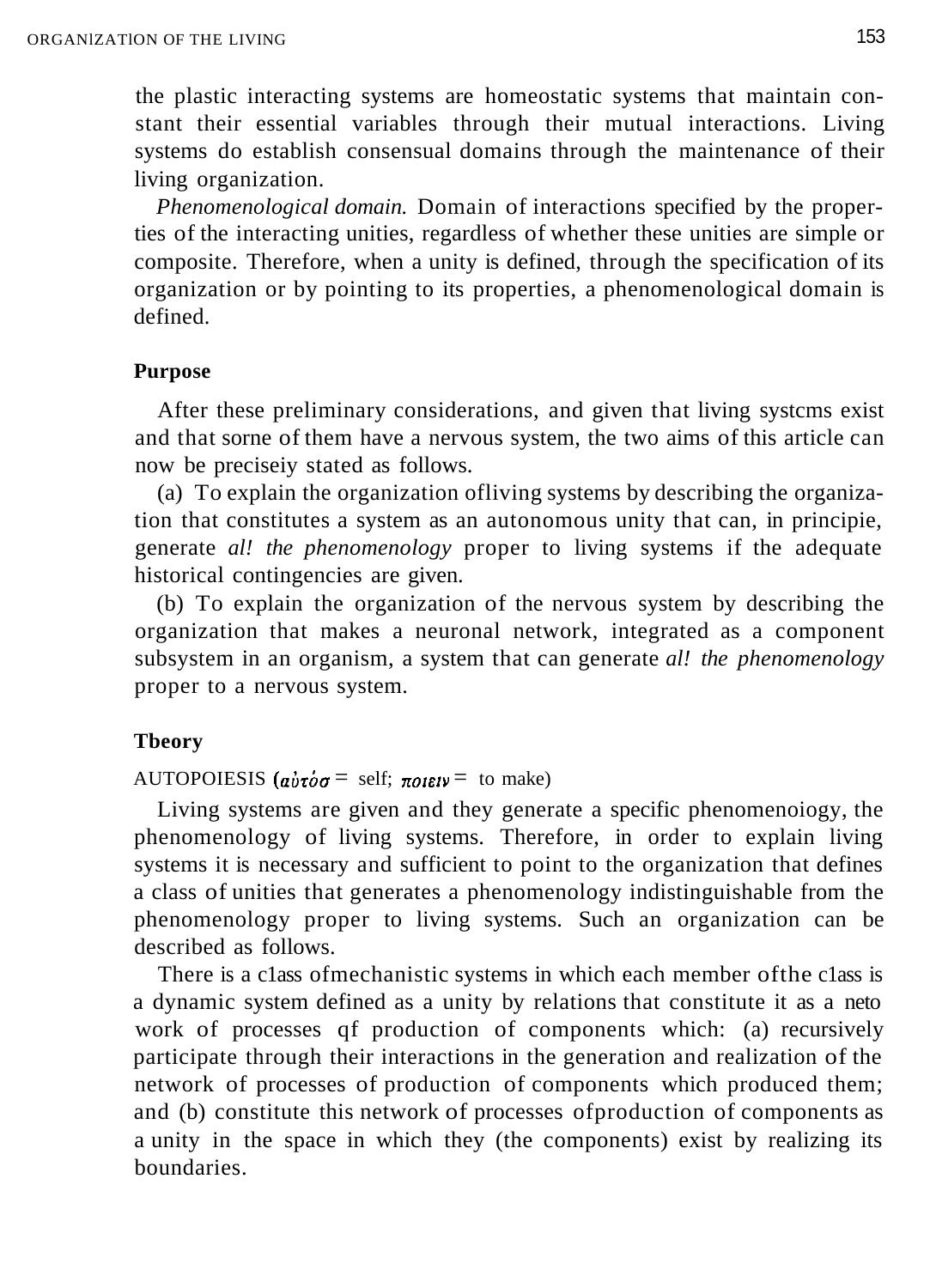Such systems 1 caIl *autopoietic systems:* the organization of an autopoietic system is the *autopoietic organization.* An autopoietic system that exists in the physical space is a living system (Maturana & Varela, 1973;Varela, Maturana & Uribe, 1974).

As a result oftheir organization, autopoietic systems operate as homeostatic systems that have their own organization as the critical fundamental variable that they actively maintain constant. In an autopoietic system aH its (dynamic) states are states in autopoiesis and lead to autopoiesis. In this sense, autopoietic systems are closed systems, and, as a result ofthis, aIl the phenomenology of autopoietic systems is necessarily subservient to their autopoiesis, and a given phenomenon is a biological phenomenon only to the extent to which it involves the autopoiesis of at least one living system.

### NERVOUS SYSTEM

The nervous system is given as a network of interacting neurons that generates a phenomenology subservient to the autopoiesis of the organism in which it is embedded. Therefore, in order to explain the nervous system as a system, it is necessary and sufficient to point to the organization that defines a neuronal network that generates a phenomenology indistinguishable from the phenomenology proper to the nervous system as it exists as a constitutive component of an autopoietic system. Such organization can be described as foIlows.

The nervous system is defined as a unity (that is, as a system) by relations that cOllstitute it as a c10sed network of interacting neurons such that any change in the state of relative activity of a coIlection of neurons leads to a change in the state of relative activity of other or the same collection of neurons: aH states of neuronal activity in the nervous system always lead to other states of activity in the nervous system.

A closed neuronal network does not have input or output surfaces as features of its organization, and although it can be perturbed through the interactions of its components, for it, in its operation as a system, there are only its own states of relative neuronal activity, regardless of what the observer may say about their origino Given a closed system, inside and outside exist only for the observer who beholds it, not for the system. The sensory and the effector surfaces that an observer can describe in an actual organism, do not make the nervous system an open neuronal network because the environment (where the observer stands) acts only as an intervening element through which the effector and sensory neurons interact completing the closure of the system.

If the observer, either experimentally or conceptually, were to open the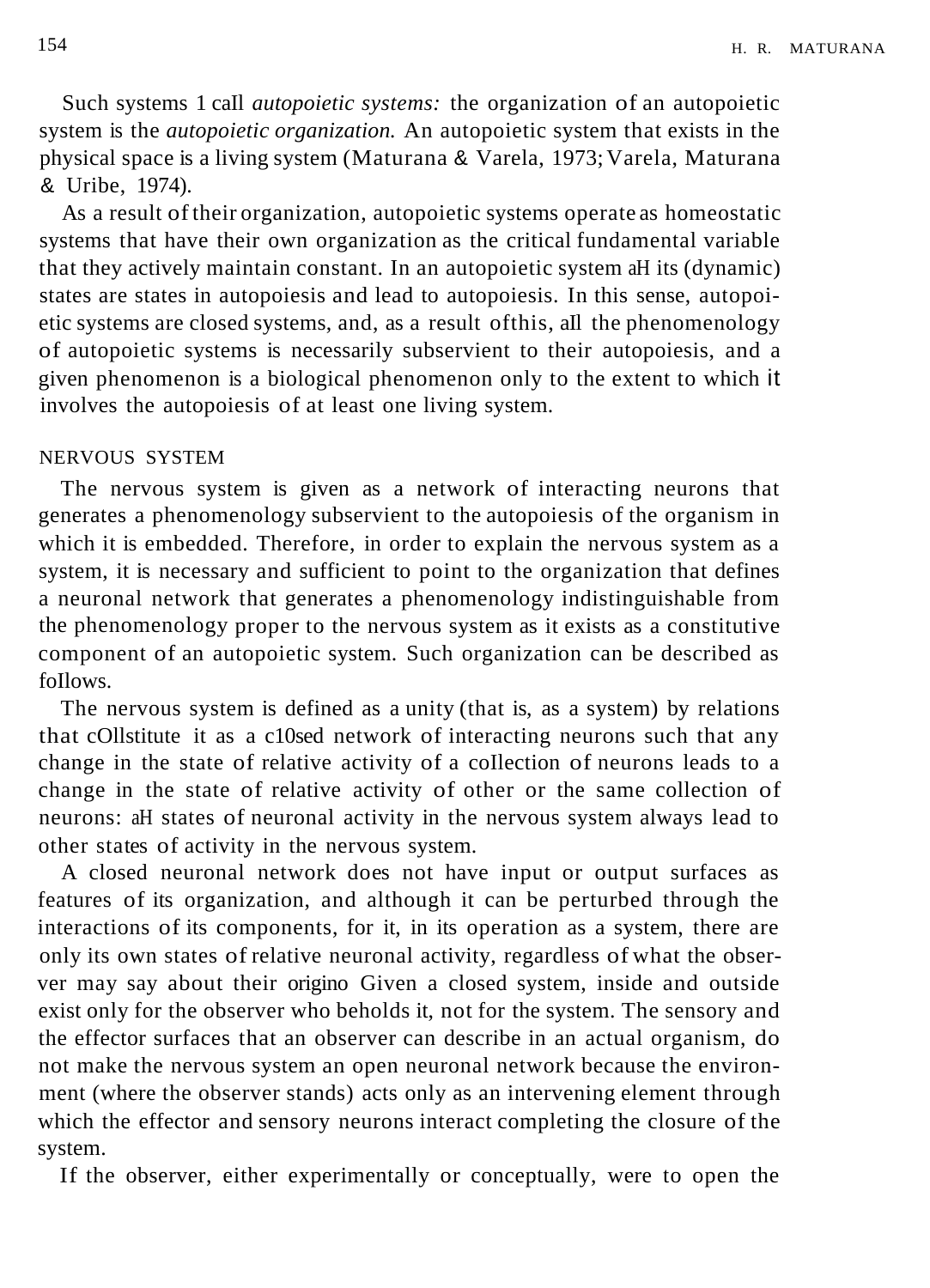nervous system at sorne synaptic surface, and describe the transfer properties of the system thus obtained in terms of input and output relations, he would have an open network, but not a nervous system. This is what in fact happens when the observer describes the organism as a system which has independent sensory and effector surfaces for its interactions with the environment: he opens the nervous system and destroys its organization, leaving only an open neuronal network that can be described in terms of hierarchical transfer functions which are relevant only for the descriptive system of references introduced by the observer, who describes the changes of state of the nervous system by mapping them upon the changes of state of the environment (observable medium). As a elosed neuronal network, however, the statedetermiued system that the nervous system is operates by generating relations of neuronal activity determined by its structure, regardless of environmental circumstances. The observable effectiveness that the relations of neuronal activity generated by the nervous system have for the realization of the autopoiesis of the organism under environmental perturbations results from the structural correspondence that actual!y exists between nervous system and organism, and between these and the medium in which the autopoiesis of the organism is realized.

### IMPLICIT REQUIREMENTS

An autopoietic system is a state-determined composite dynamic unity. Therefore, although the characterization of an autopoietic system does not require any statement about the characteristics of the medium in which the autopoiesis is realized, the actual realization of an autopoietic system in the physical space requires of a medium that provides the physical elements that permit the processes of production of components to take place. This medium ineludes al! that is operational!y different from the autopoietic unity, that is, al! that at sorne instance may constitute a perturbation, even components of the systern itself. It is, then, an implicit constitutive condition for autopoiesis that the autopoietic unity exists in a medium within which it interacts, and within which an observer can see it interchange elements with an environment.

# PLASTICITY AND STRUcrURAL COUPLING

The interactions of a composite unity in the space of its components are interactions through its components, that is, are structural interactions. If as a result of a structural interaction the components of a unity, or their relations, change, the structure of the unity changes, and, if these structural changes occur without a change in the organization of the unity, the identity of the unity remains invariant. A unity whose structure can change while its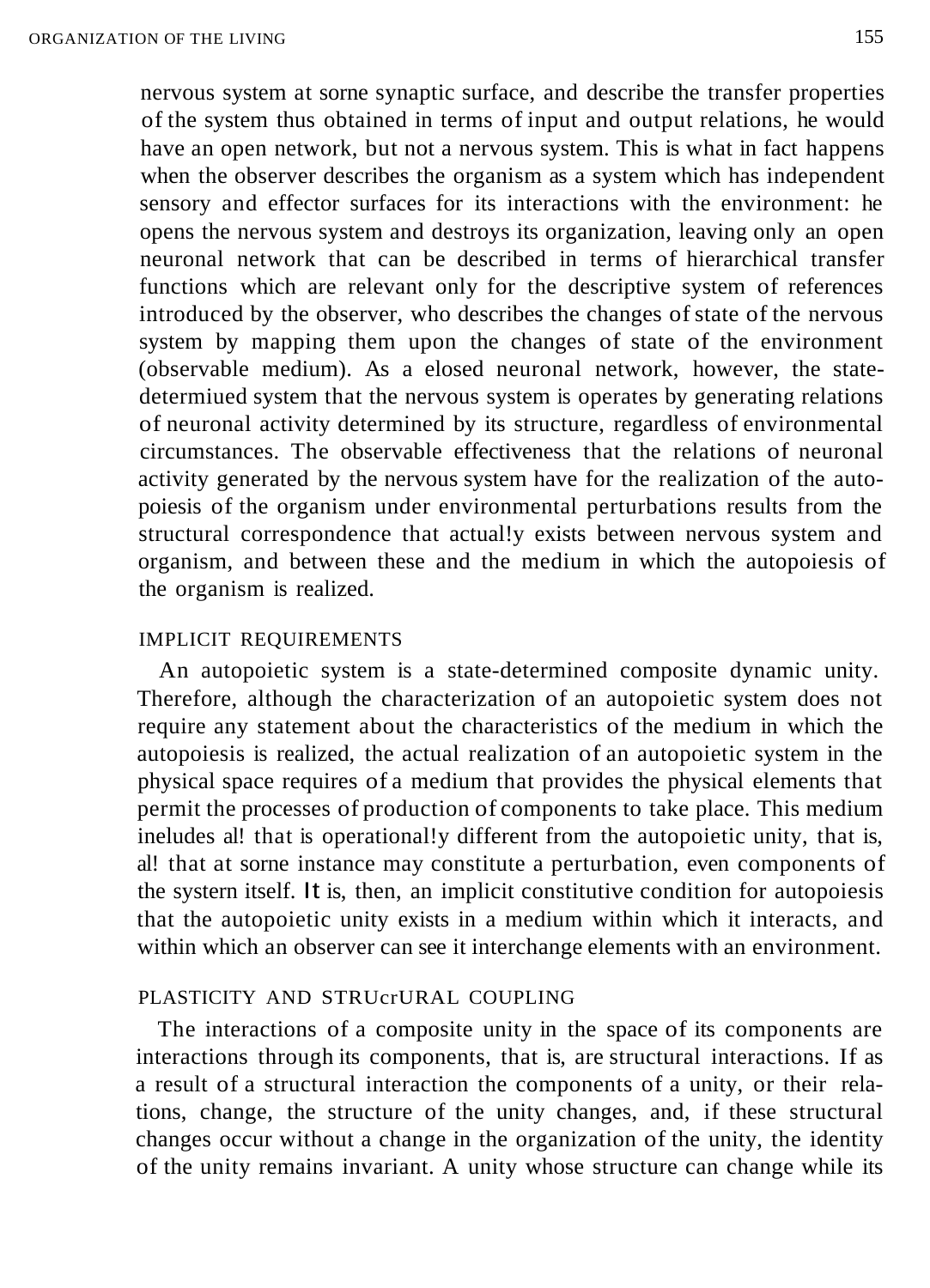organization remains invariant is a plastic unity, and the structural interactions under which this invariance can be sustained are perturbations. Since the changes of state of an autopoietic system are determined by its structure, the perturbations under which the autopoietic unity undergoes its changes of state (changes of structure without loss of identity) constitutes only triggering events that couple the sequence of the changes of state of the autopoietic unity to the sequence of the changes of state of the medium that constitute the perturbations. Given that it is a constitutive feature of an autopoietic unity to homeostatically maintain invariant its organization under conditions of structural change, the realization of the autopoiesis of a plastic autopoietic unity under conditions of perturbations generated by a changing medium, necessarily results either in the establishment in the autopoietic unity of a structure that can generate specific changes of state that can be triggered by specific perturbing changes of state of the medium, or in its disintegration. The result of the establishment of this dynamic structural correspondance, or *structural coupling,* is the effective spatio-temporal correspondance of changes of state of the organism with the recurrent changes of state of the medium while the organism remains autopoietic.

The same arguments can be applied to the nervous system whose organiza. tion must be invariant, but whose structures needs not be so and may be plastic, with a dynamic of structural change coupled to the dynamic of structural change of other systems such as the organism which it integrates, and, through this, to the medium in which this exists. In fact, if the structUle of the nervous system changes, the domain of the possible states of neuronal activity of the nervous system, and, hence, the domain of the possible behavioural states of the organism itself, change too. Therefore, if as a result of the structural changes of the nervous system the organism can go on in autopoiesis, the new nervous system's structure obtained may constitute the basis for a new structural change which may also permit the organism to go on in autopoiesis. In principie, this process can be recursively repeated endlessly along the life of an organism, and generate a process of continuous structural transformation that specifies the relations of neuronal activity that the nervous system generates in its participation in the autopoiesis. The consequences of this structural coupling are threefold:

(a) while the autopoiesis lasts, the changing structure ofthe nervous system is necessarily that which generates the state of relative neuronal activity that participate in the continued autopoiesis of the organism in the medium in which it exists;

(b) while the autopoiesis lasts, the nervous system operates as an horneo· static system that generates relations of neuronal activity that are subordinated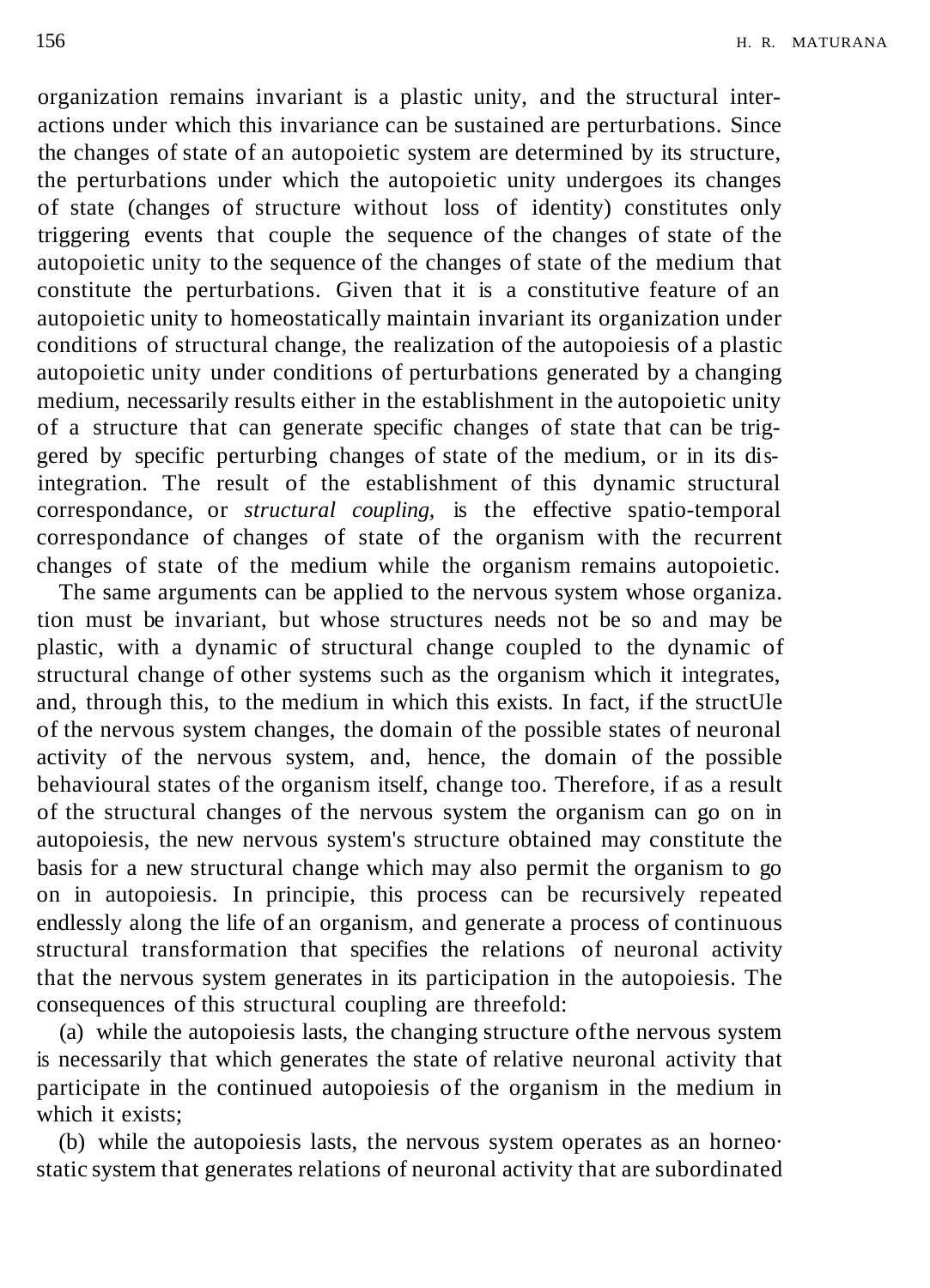to and determined by the actuallealization ofthe autopoiesis ofthe organism which it integrates;

(c) while the autopoiesis lasts, the structural couplíng of the nervous system to the organism and medium, revealed as a spatio-temporal correspondance between the changes of state of the organism and the changes of state of the medium (recursively including the organísm and the nervous system itself), appear to an observer as a semantic couplíng.

In general, then, the reciprocal structUIal coupling of the organism and nervous system, and their simuitaneous structural coupling to the medium in which the autopoiesis is realized, are necessary consequences of the contínued autopoiesis of the organism when these systems have plastic structures.

### ONTOGENY AND EVOLUTION

The history of structural changes without loss of identity in an autopoietic unity is its ontogeny. The coupling of the changing structure of an autopoietic unity to the changing structure of the medium in which ít exists, is ontogenic adaptation. The ontogenic adaptation of the nervous system ís learning; or, in other words, given that the structure of the nervous system is plastic and that the nervous system ís subservíent to the autopoiesis of the organism which is íntegrates, the determínatíon through structural coupling along the ontogeny of the organism of the relatíons of neuronal actívíty that the nervous system generates or maintains invariant, is the phenomenon of learning. In general, then, due to the homeostatic nature of the autopoietic organízation that ensures that this organization is actively maintained constant, while the structure of the organism changes, ontogenic adaptation, and learning if there is a nervous system, are necessary consequences of ontogeny: if ontogenic structural coupling of organism, nervous system and medium do not take place, the autopoietic system disintegrates. The same argument applies to the history of structural change of reproductively generated autopoietic activities. Such a history is organic evolution

### DESCRIPTIVE FALLACY

The process of structural coupling between two or more state-determined systems, one of which, at least, is autopoietic, as a historical process leading to the spatio-temporal coincídence between the changes of state of the coupled systems, arises as a necessary spontaneous consequence of the mutual operative restrictions to which the state-determined systems submit to each other during their interactions without loss of identity. This spatio-temporal coincidence in the changes of state of the coupled systems, however, is usually described by the observers as a semantic coupling, that is, as if it were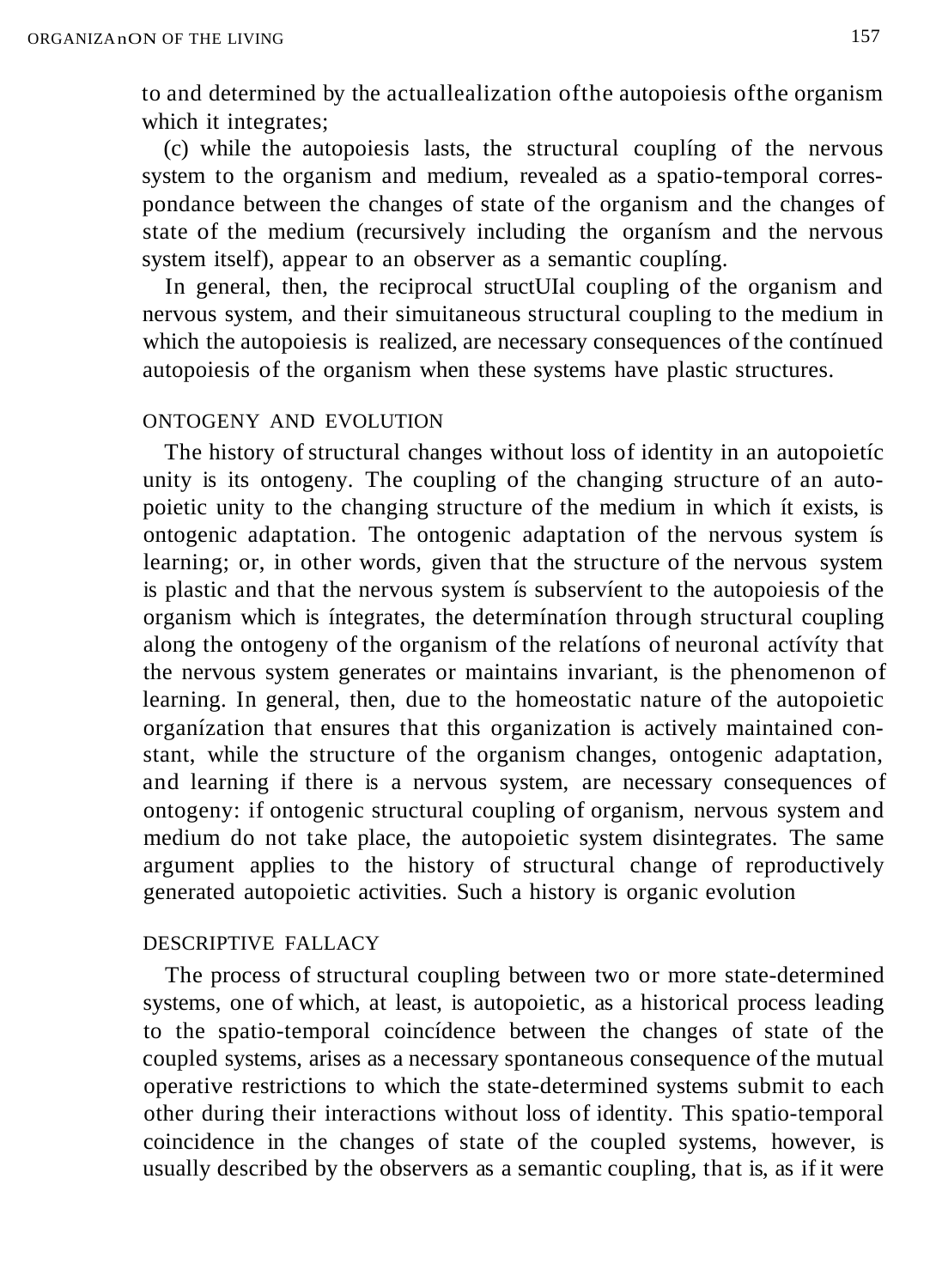the result of the cornputation by the autopoietic systern (the organism) of its own adequate changes of state after gathering the proper information frorn the environrnent; in other words, as if the changes ofstate of the autopoietic systern were deterrnined by the environment. Such a description, though, does not reflect any phenomenon actually taking place among state deterrnined systerns: (a) because the notion of inforrnation is valid only in the descriptive domain as an expression of the cognitive uncertainty of the observer, and does not represent any cornponent actually operant in any rnechanistic phenornenon in the physical space; and (b), because the changes of state of a state deterrnined systern, be it autopoietic or not, are deterrnined by its structure, regardless of whether these changes of state are adequate or not for sorne purpose that the observer rnay consider applicable. Therefore, any description which irnplies a sernantic coupling between structurally coupled state·determined systerns, and which is not intended as a mere rnetaphor, is intrinsically inadequate and fallacious.

### **Implications**

The fact that, as the previous characterizations show, an autopoietic system in the physical space, and the nervous system that may be one of its cornponent subsysterns, are closed systerns, determines the occurrence of three distinct phenornenologicaJ dornains that can be described as follows:

(a) the domain of the internal changes of state of a system in which all state transitions occur without the systern losing its identity;

(b) the domain of perturbations of a systern in which the system can interact through its cornponents in the space in which it exists as a unity and, as a result, undergoes changes of structure without loss of identity; and,

(c) the dornain of interactions of a systern as a (non-cornposite) unity in the space which its properties as a unity define, regardless of how these pi operties arise.

The first phenornenological dornain is the dornain of realization of a systern as a systern; in the case of an autopoietic systern this domain is the dornain of its autopoiesis to which everything in it is subordinated as a necessary condition for its existence; in the case of the nervous system this domain is the dornain of its operation as a closed neuronal network. The second phenomenological dornain is the dornain of structural coupling of the organisrn and the nervous systern to each other and to the rnediurn in which the autopoiesis of the organisrn is realized, and, therefore, the domain in which the structural phenornena that we describe as adaptation and learning occur. The third phenornenological domain is the dornain where cognition takes place as a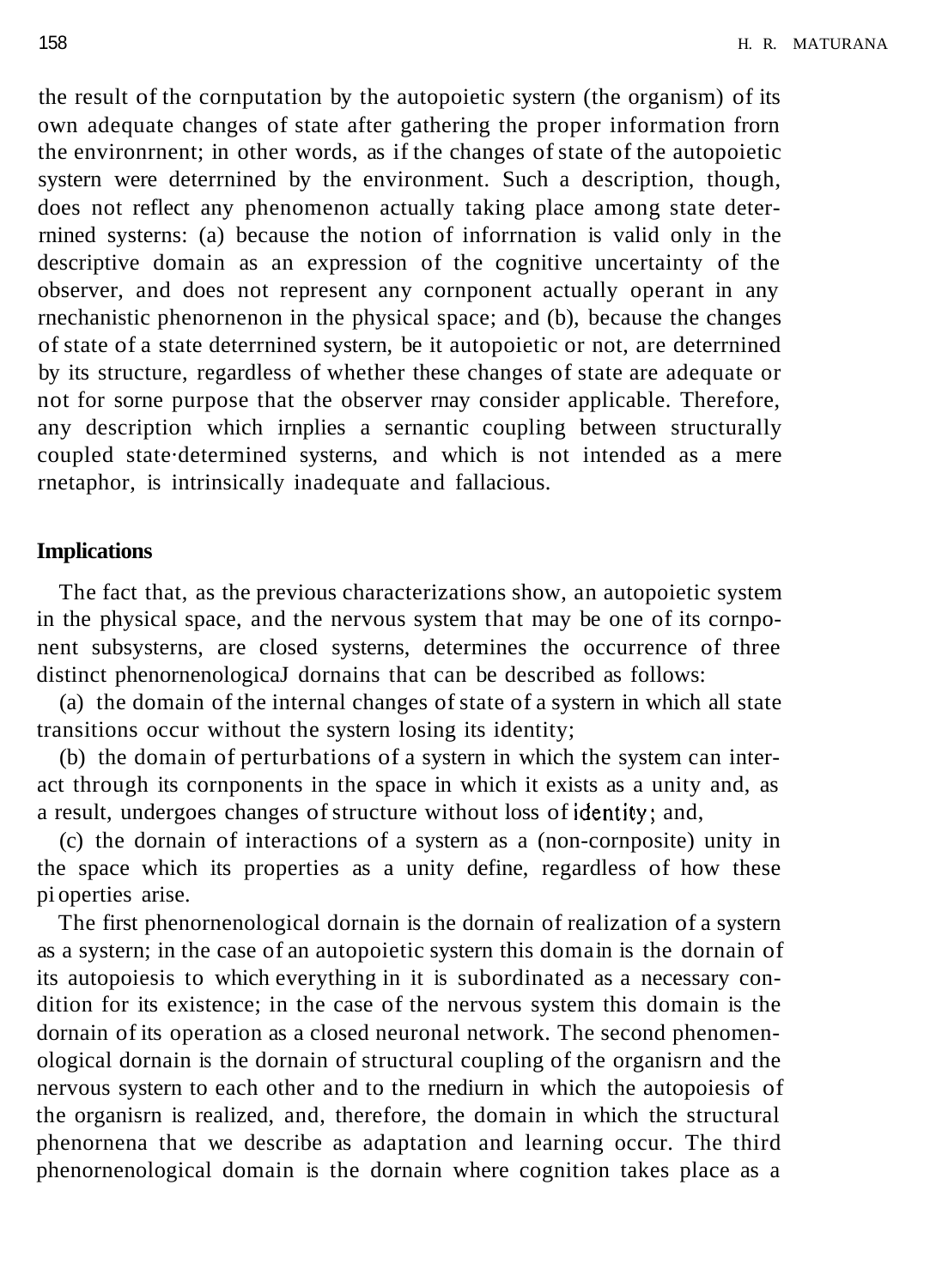phenomenon of observable rnanipulations of an environrnent, and where the observer arises as a system tha<sup>t</sup> can rnake descriptions, and alwaysrernain external to its circurnstances by treating descriptions as objects of further descriptions.

The following are sorne general irnplications of this.

(a) If the autopoiesis of an autopoietic unity is realized through a distributed structure that ensures a distributed autopoiesis, a simple rnechanical fragrnentation of the autopoietic unity (self-division or self-reproduction) produces at least two new autopoietic unities that rnay have identical or different structures according to how uniform was the cornponent's distribution in the original unity. Heredity of organization and sÍfucture with the possibility of hereditary structural change is, therefore, a necessary consequence of distributed autopoiesis. If there is difIerential realization of autopoiesis arnong structurally difIerent autopoietic unities due to disuniforrnities in the rnediurn in which they exist, evolution is a necessary consequence if the autopoietic unities are generated through self-division.

(b) AII the states that an autopoietic systern can adopt are states in autopoiesis, and are necessarily deterrnined by its organization and structure, not by the perturbations arising in the rnediurn in which it exists. Cognition, at whatever level of concreteness or abstraction, as a phenornenon of operation of the organisrn (as a unity) in its rnediurn, also necessarily consists at the level of the internal dynarnics of the unity in the actual realization of its autopoiesis. Therefore, in a strict sense, for any organisrn its cognitive dornain is its actual dornain of autopoiesis.

(c) Iftwo plastic autopoietic systerns interact, and their structures becorne ontogenetically coupled as a result of these interactions, a consensual dornain of conduct is developed between the two organisrns as a dornain of conduct in which the participation that the conduct of one organism has for the realization of the autopoiesis of the other organisrn becornes determined during the interactions through their structural coupling. Such a consensual dornain of conduct is a linguistic dornain, and as such it is a dornain of descriptions in which the conduct of one organisrn can be taken by an observer as a description of the consensual conduct which it elicits in the other organisrn.

(d) If an organisrn is capable of consensual conduct and of recursively interacting with its own states (through internal interactions of its closed nervous systern), and applies the descriptive operation to itself by developing a consensual dornain with itself through interactions with its own consensual states, a new phenornenological dornain is generated that is indistinguishable from that which we call our dornain of self-consciousness.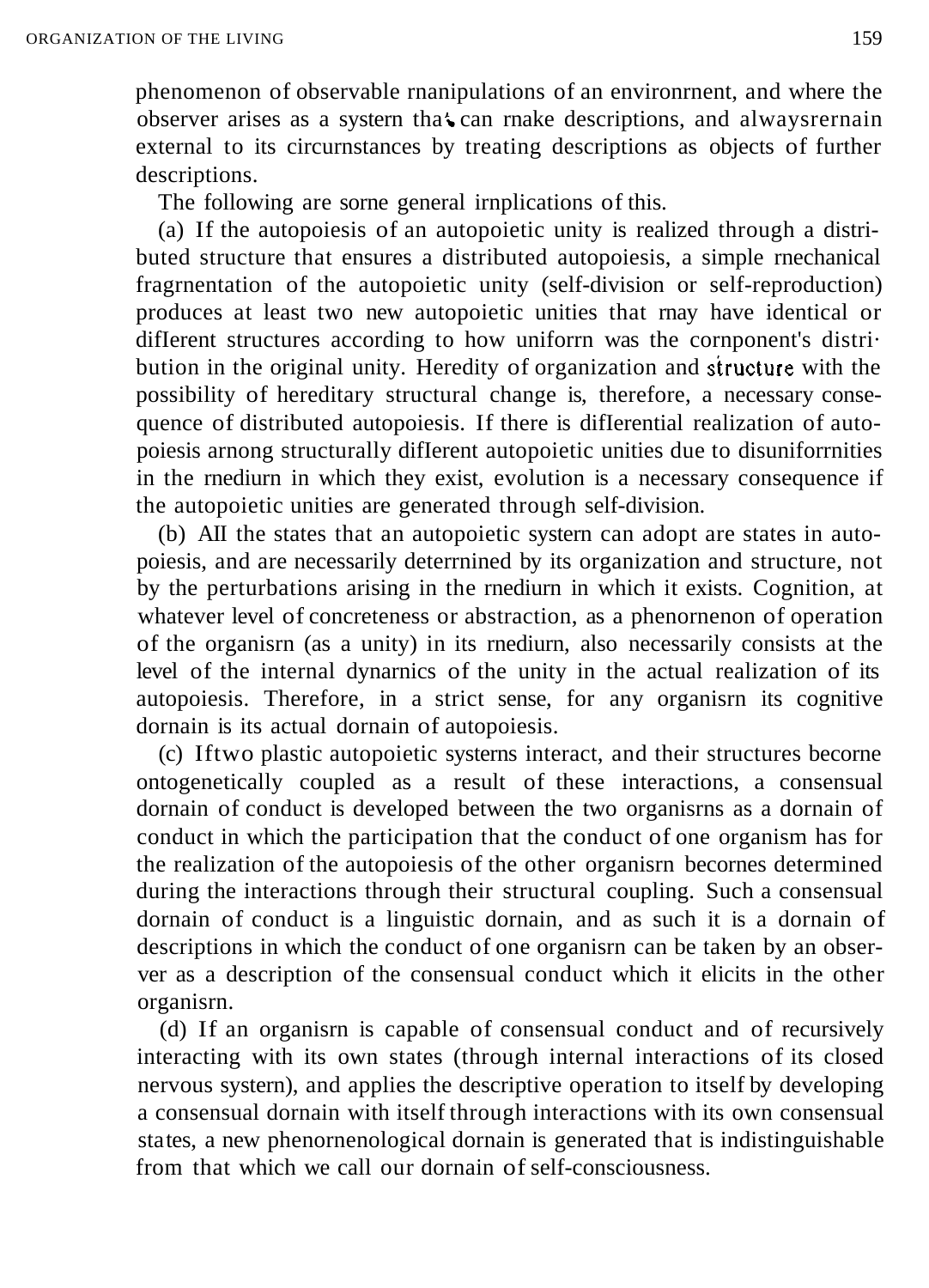# **Comments**

### THE OBSERVER

Everything said is said by an observer to another observer; furthermore, the observer can always recursively be an observer of his observation and stay external to the description of his circumstances. This he can do because everything he does is mapped in the same domain: the domain of relative neuronal activity in his closed nervous system. Interactions of the nervous system with its own states of neuronal activity allow, in principIe, for infinite recursion with continuous behavioural change. The domain of descriptions in which the observer arises when in the course of evolution the nervous system becomes able to recursively interact with its own states, is also a closed domain.

### THE THEORY

The purpose of this thoery is to give the fundamental set of necessary and sufficient notions capable of explaining all the phenomenology of living systems. Therefore, no attempt has been made to explain any particular biological phenomenon; aH particular phenomena should be explainable by the theory if the proper contingent circumstances of their realization are taken into consideration. AIso, 1 have made no attempt to give this theory a mathematical formalism, first, because 1 am incompetent to do it, and second, because 1 consider that such formalism is necessarily secondary to the complete conceptual statement of the theory which 1 have here presented.

Basic requirements that the theory satisfies are as follows.

(a) To use only simple operative concepts of immediate validity to any observer as a natural and as a scientific persono

(b) To state only necessary conditions that cannot be taken for granted. Thus, when talking of processes of production of components (such as molecules, polymers, etc.) no statement is made about their physical or chemi· cal legality, obviously because in nature there only occur those chemical reactions or physical processes that can occur. Therefore, if a given set of components cannot generate the processes that constitute an autopoietic system, they do not constitute an autopoietic system, without this invalidating the notion of autopoiesis. A truism is implicit: autopoiesis takes place whenever it can take place.

(c) To specify only the conditions which generate phenomena that are isomorphic with the phenomena to be explained, and not with the description of the phenomena as they appear to the observer.

(d) To provide a mechanistic explanation for al! biological phenomena, that is, to show that all biological phenomena arise from the interactions of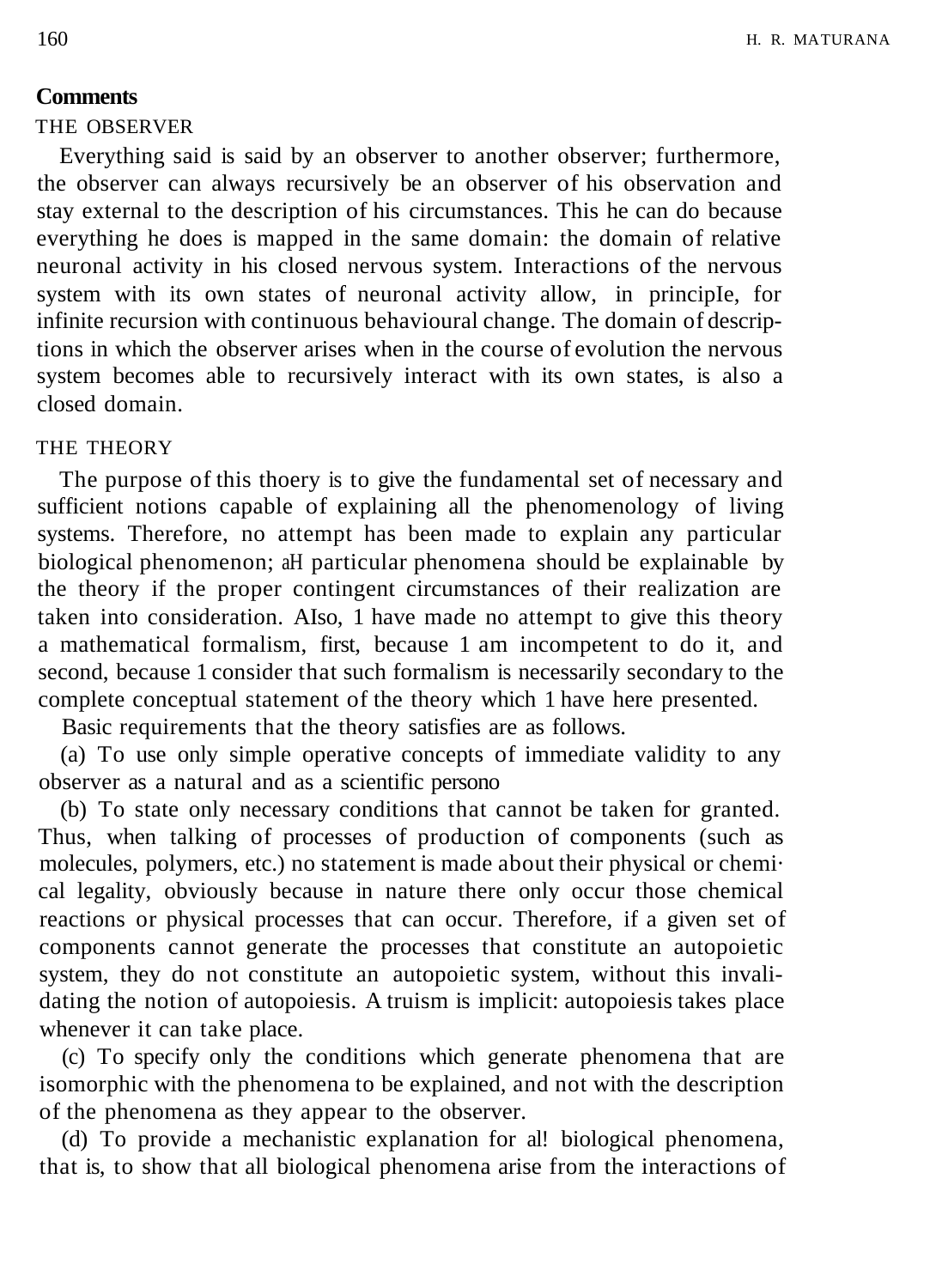the proper components, and not as an expression of the properties of sorne components.

(e) To point to conditions that can be realized through neighbourhood relations without invoking organizing principIes of any kind which pretend to subordinate the components to the whole. The unity, the whole, is the result of the interactions of the components through the reaJization of the organization that defines it, and not an operant factor in the interaction of the components that generate it. For the purpose of communication, an observer that behoIds simultaneousIy the unity and its components may describe the latter with reference to the former, but this is merely a descriptive metaphor and not a refiection of the constitution of the unity. A unity if composite, is fully specified by specifying its organization.

To the extent that these basic requirements have been fulfilled, the theory reveals living systems as having a fundamentally simple organization which can arise spontaneousIy, and inevitabIy, in any part of the universe when certain conditions are given. AII the structural compIexity of present-day living systems is the result of their evolutionary and ontogenic histories, and, therefore, irrelevant to the description of their organization.

## POINTING TO A UNITY

The basic operation that an observer perforrns (although this operation is not exclusive to observers) is the operation of distinction; that is, the pointing to a unity by performing an operation which defines its boundaries and separates it from a background. The observer, then, aIways specifies the unity that he observes through sorne expIicit or implicit operation of distinction, and always implies by his observation an organization in it that is compatible with its implied or specified boundaries if it is a composite unity. This is a fundamental point for three reasons.

(a) Given an operation of distinction that separates a unity by specifying its boudaries, usually there are many organizations that could define a unity with such boundaries as partiaI boundaries, but which would strictIy specify different unities. There is, therefore, a communicative ambiguity in pointing to a unity if no explicit reference is made to its organization or to its being indicated through a total distinction, and two observers may disagree because through unspecified boundaries they may imply different unities, even though they may perform identical overt operations of partiaI distinction under the belief that they refer to the same unity.

(b) Different operations of total distinction separate different kinds of unities because they define different kinds of boundaries and, therefore, imply different organizations.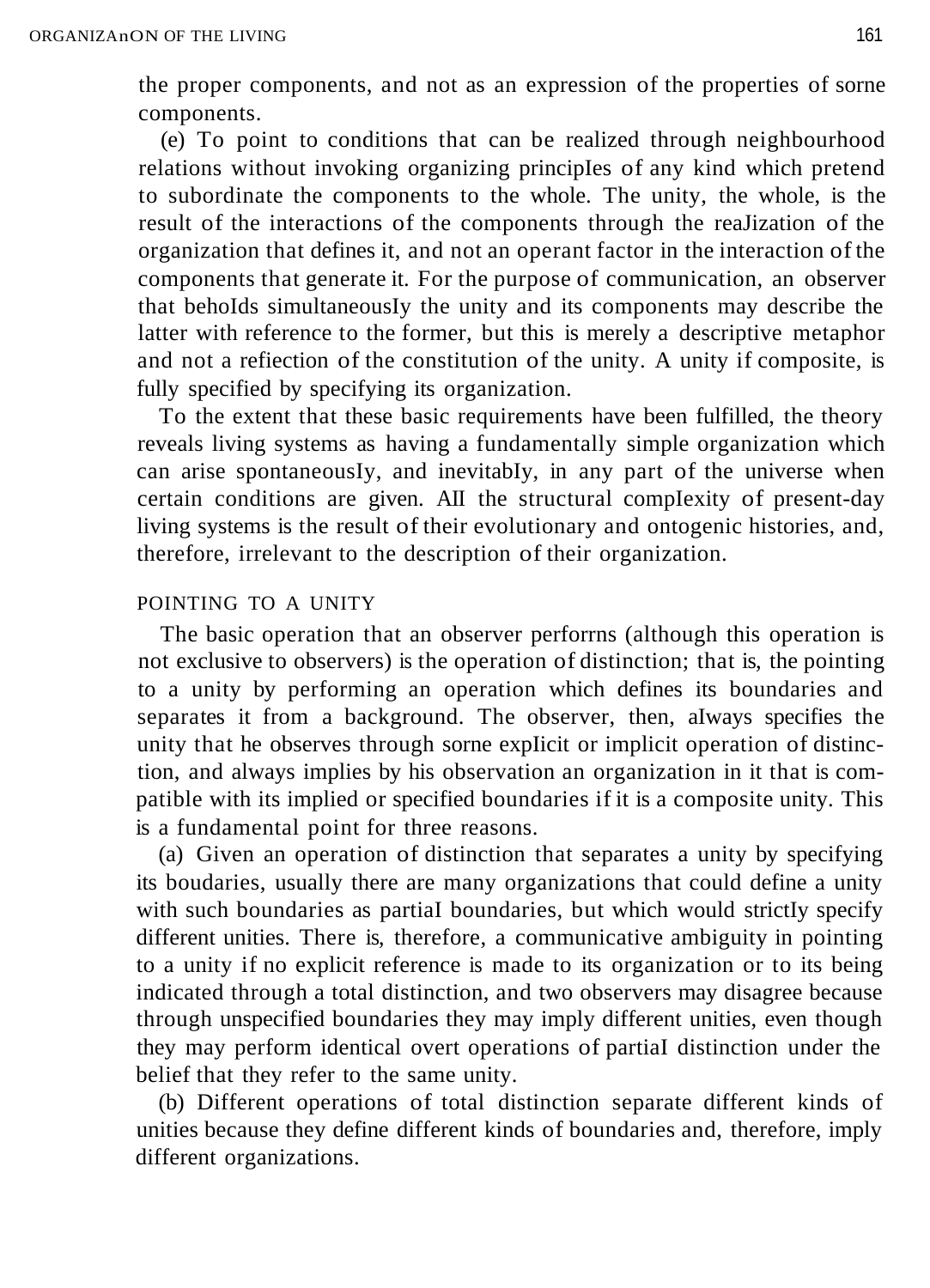(c) The organization and structure of a unity specify al1 the operations of distinction through which it can be separated from the background.

It fol1ows that it is always the task ofthe observer to specify the organization ofthe unity that he observes, 01 to imply it unambiguously through a complete operation of distinction.

### THE PHYSICAL SPACE

I have said that living systems are autopoietic systems that exist in the physical space. Strictly, however, I should say that the physical space is the space in which living systems exist, and that this determines its singularity. In fact, since autopoietic systems are c10sed homeostatic systems that maintain constant their organization, al1 their changes of state are changes of state in autopoiesis and they can only be perturbed through the interactions of their components. Therefore, the domain of perturbations of an autopoietic system is defined by the domain of interactions of its components, and exists as a domain of perturbations only in the domain in which these components existo This necessatily applies to us too, and, unless we explicitly suppose something different, this also applies to our cognitive processes. It fol1ows that if cognitive processes are operations in autopoiesis, the space of our components is a limiting space outside of which we cannot step through cognition.

The physical space defined as the space in which living systems exist, then, is both ontological1y and epistemologically singular; it is ontologically singular because it is constitutive to the phenomenology of living systems, and it is epistemologically singular because it defines the operational boundaries of our cognitive domain.

### STRUCTURAL COUPLING

Two plastic systems become structurally coupled as a result oftheir sequential interactions when their respective structures undergo sequential changes without loss of identity. Therefore, the structural coupling of two independent structural1y plastic unities is a necessary consequence of their interactions, and is greater the more interactions take place. If one of the plastic systems is an organism and the other its medium, the result is ontogenic adaptation of the organism to its medium: the changes of state of the organism correspond to the changes of state of the medium. If the two plastic systems are organisms, the result of the ontogenic structural coupling is a consensual domain, that is, a domain of behaviour in which the structural1y determined changes of state of the coupled organisms correspond to each other in interlocked sequences.

To an observer, the states of adaptation between organisms and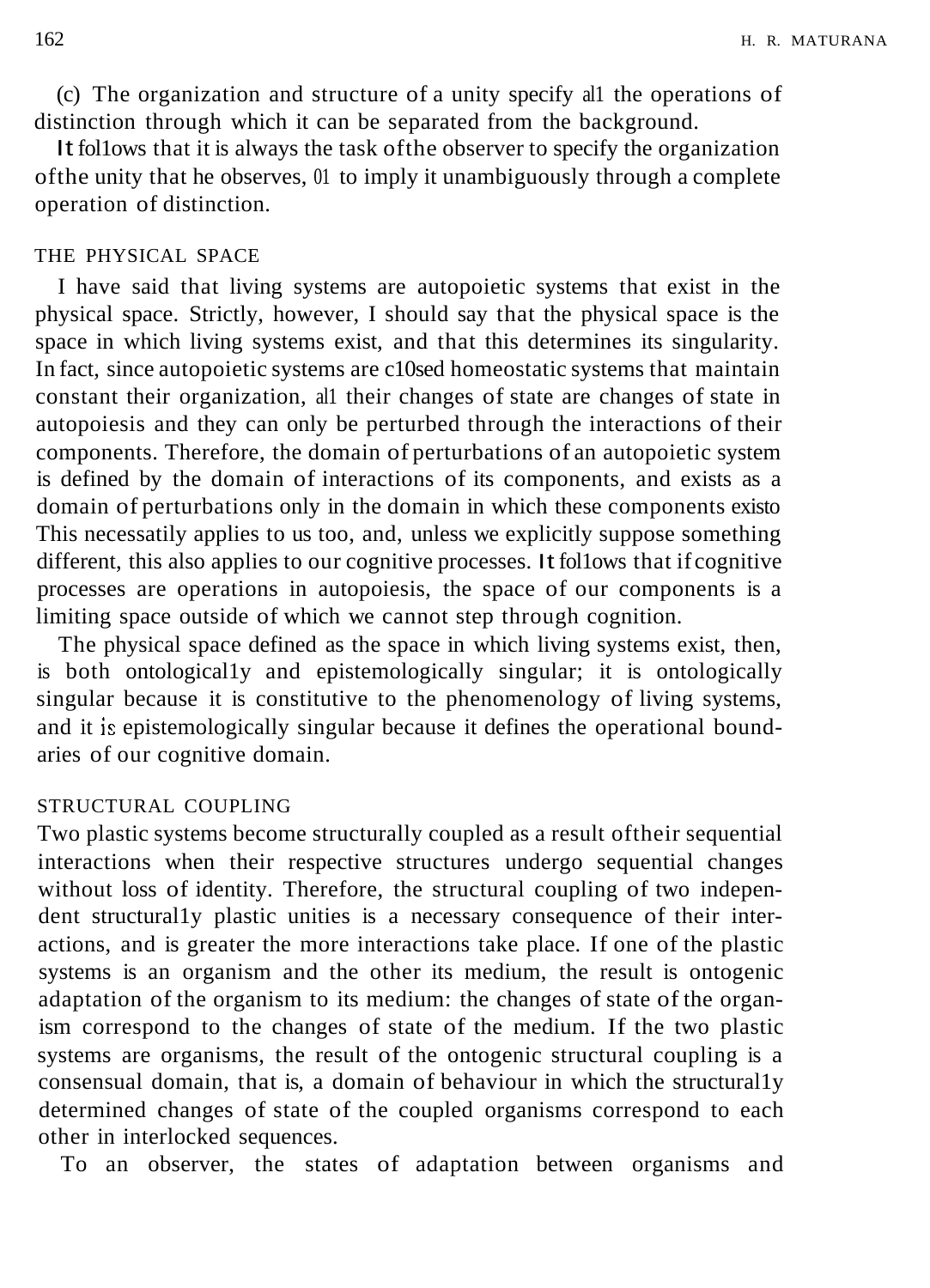environment, or between organisms in a consensual domain, appear as states of correspondance between plastic systems that can be described in terms of functional relations, that is as semantic couplings. The statements go like this: the function of such and such a structure in the organism is to cause such and such a change in the environment; or the meaning of the state of system A for system B is what determines the state to which system B passes as a result of the interaction of the two systems. Such a description in terms of functional relations is a description in terms of a semantic coupling because the structural correspondance between the interacting systems is considered without reference to its origin, and the changes of state of the coupled systems are treated as if they were determined externally by the perturbations, and not internally by the respective present structures of the interacting systems. Ifthe fact that the mutual perturbations constitute only the historical instances under which the structurally coupled system undergo internally determined changes of state is neglected, four fundamental phenomena are ignored.

(a) That the result of the structural coupling of two or more systems is the structural determination of an interlocked order in the respective changes of state of the systems that is realized in the form of ordered sequences of mutually triggering perturbations.

(b) That if it were not the case that perturbations only constitute triggering circumstances for internally determined changes of state, inadequate behaviour, that is behaviour that for an observer appears out of context, would never take place.

(c) That semantic interactions, that is, interactions in which the perturbing agent determines the new state attained by the perturbed system, do not take place in the phenomenological domains of state determined systems, but only occur in the domain of description.

(d) That the domain of descriptions arises as a metadomain from the establishment of consensual domains by structurally coupled plastic systems (Maturana, 1970). Although the structural coupling is a historical process, that is, each structural innovation arises as a modification of a pre-existing structure and constitutes the basis for the next one, the structurally coupled unities always correspond to each other in the present. The history of a system may reveal how *its* structure arose, but it does not reveal how it operates in the present: the operation of a system is always the result of its present structure, not of its history, however, significant or complex this operation may seem in a historical perspective.

The nervous system operates in the present as a dosed neuronal network that maintains constant, under continuous external (changes in the medium) and internal (its own states of neuronal activity) perturbations, certain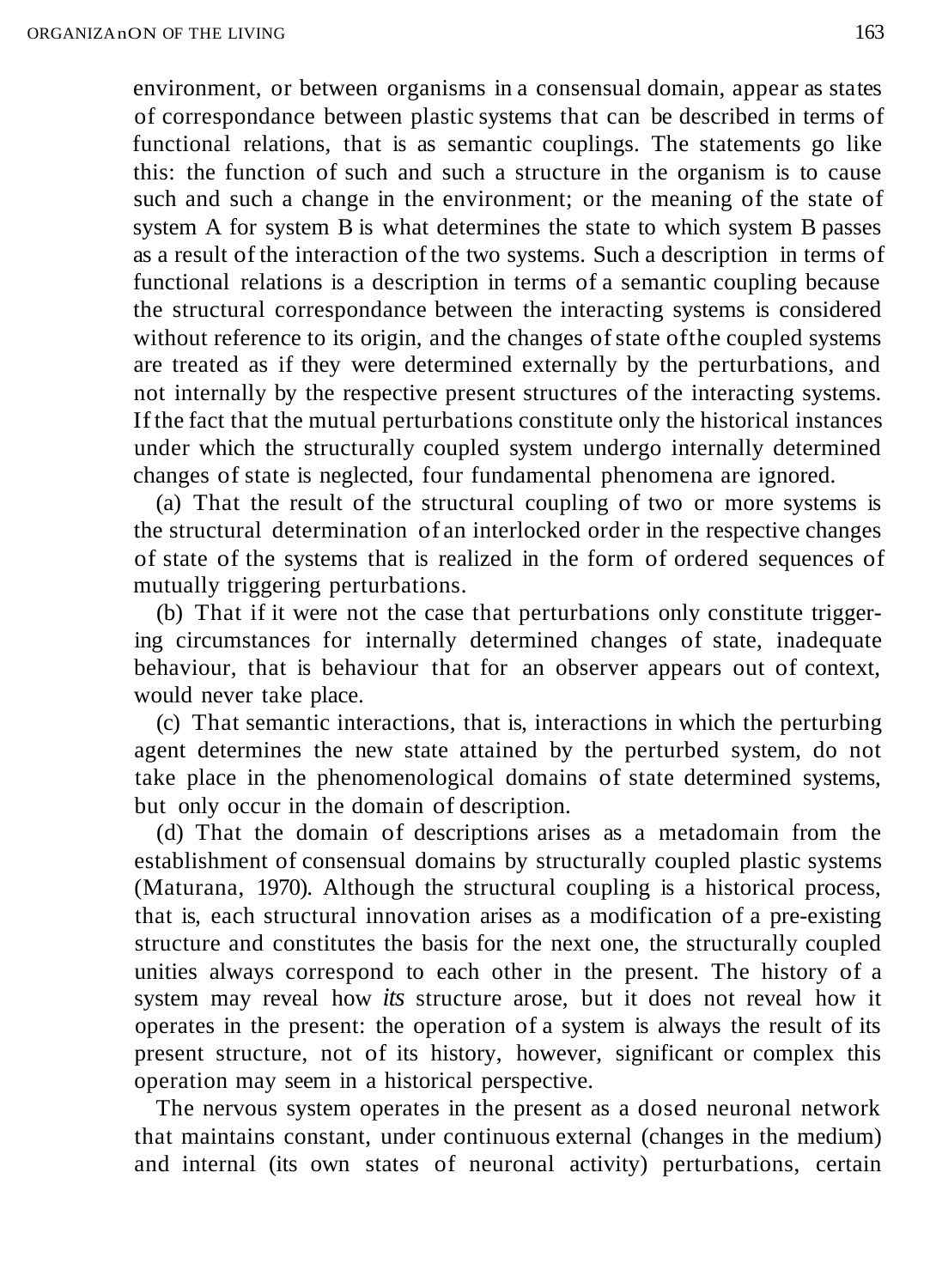relations of neuronal activity (describable either as internal neuronal correlations or as sensory-effector correlations) that have been specified or become specified through itsstructural coupling with the organismo If one considers the complexity of the things that people are able to do, such as talking, abstract thinking or ethical and political decisions, such a description of the nervous system seems insufficient. This insufficiency, however, is only apparent because the ethical, sociological or philosophical complexity of these human operations lies in their historical significance, not in the nature of the operations themselves.

The historical significance and, hence, the contextual complexity of any behaviour, is put in the descriptions by the observer who defines the domain of re1evance of the observed behaviour in his domain of description. Re1evance, meaning, function, significance, then, are terms which refer to the observable domain of interactions of the autopoietic unity as a unity ,and not to its internal autopoietic changes of state. Therefore, the actual complexity of the operation of the nervous system is, exclusively, the complexity of an homeostatic elosed neuronal network that generates, or maintains constant, relations of neuronal activity that may be continuousiy changing through the structural coupling of the system to the medium (which may recursively inelude the nervous system itse1f) in which it exists.

# SELF-REPRODUCfION

If the organization of an autopoietic unity and the structure which realizes it are uniformly distributed across the expanse of the unity through a uniform distribution of components, self-reproduction is a trivial consequence of a simple mechanical fragmentation of the autopoietic unity, and heredity a necessary consequences of the uniform distribution of the components. In modern cells there are molecular components that are usually not uniformly distributed across the cell due to its internal compartmentalization, and must become uniformly distributed (through the dynamics of mitosis) before cellular fragmentation takes place. However, once the uniform distribution of components is obtained, everything occurs as stated above. No copying takes place, and no notion of program, of coding or of transmission of information is necessary in order to account for the phenomena of self-reproduction and heredity.

Since it is the autopoietic organization that determines the unity of a living system, and since it is its structure that determines its mode of realization, it is intrisically inadequate to consider anyparticular component as responsible of the properties of the system, and, least of all, of its hereditary characteristics. Notions such as program, coding or transmission of information do not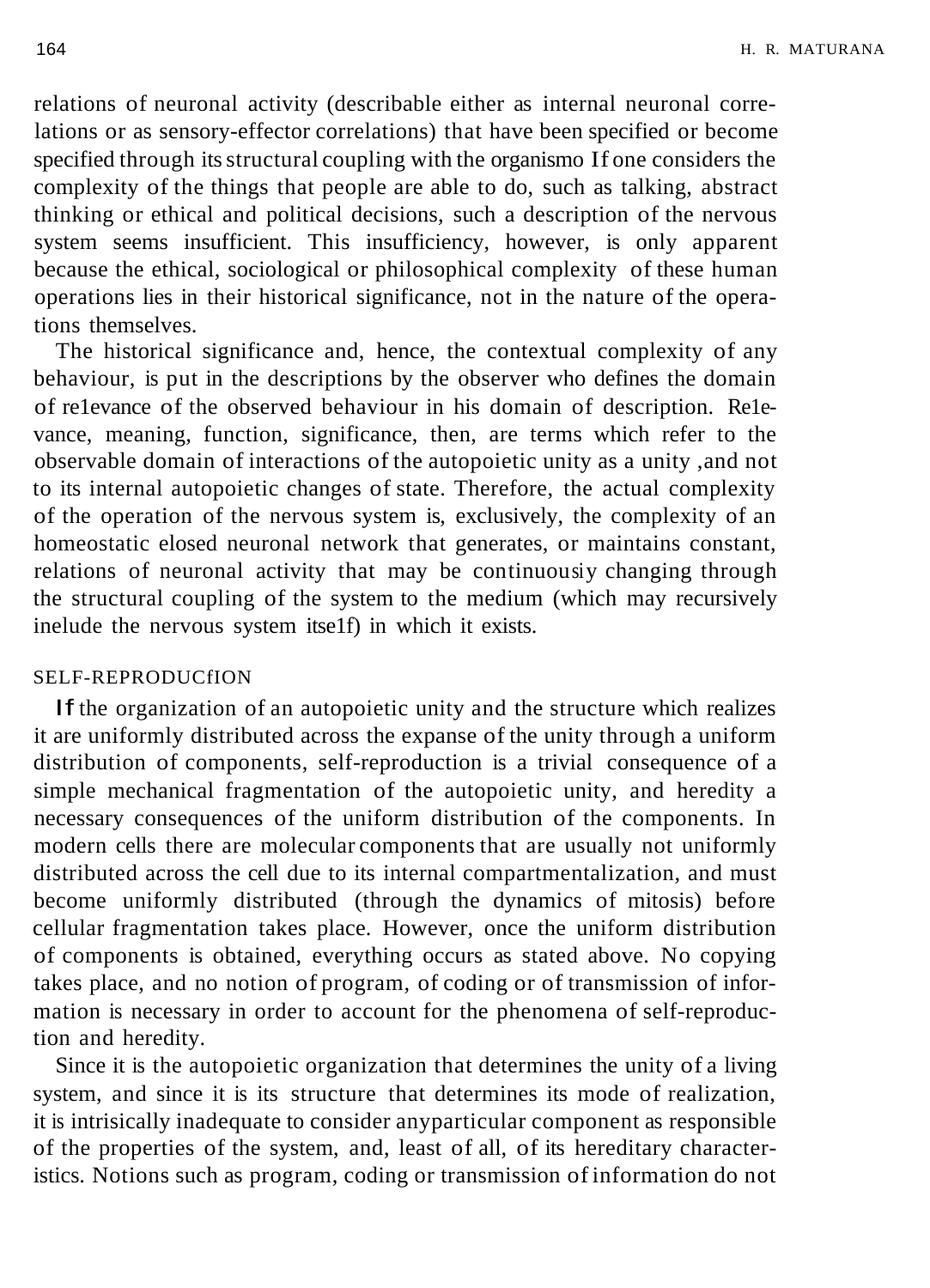apply to the operation of state-deterrnined systerns. These notions are useful, though conceptually rnisleading, as rnetaphors in the dornain of description in which a rnapping is rnade of the observed phenornenon upon the dornain of purposeful design of the observer. An autopoietic unity, as is universally the case with every state-deterrnined systern, undergoes only the changes of state deterrnined by its structure. The viral DNA that is sornetirnes referred to as a genetic rnessage, does not specify what the host cell will do; the changes of state that the cell undergoes are deterrnined by the structure of the cel1 under viral perturbation, but not by the viral DNA.

### **DESCRIPTIONS**

A consensual dornain ontogenically established through the structural coupling between two or more organisrns appears to an observer as an interlocked dornain of distinctions, indications or descriptions, according to how he considels the behaviour of the observed organisms. If the observer considers every distinguishable behaviour as a representation of the environmental circurnstances which trigger it, he considers the behaviour as a *description,* and the consensual dornain in which this behaviour takes place as a dornain of interocked *descriptions* of actual environrnental states. What we do as observers when we rnake a description is exactly that, we behave in an interlocked rnanner with other observers in a consensual dornain ontogenically generated through our direct (rnother-child relation) or indirect (rnernbership in the sarne society) structural coupling. Yet, if the observer forgets that the interlocked adequacy of the rnutually triggering changes of state ofthe rnutually perturbing systerns in the consensual dornain is the resuit of their ontogenic structural coupling, he rnay *describe* the consensual dornain as if it constituted an intrinsicdescriptive systern in which the descriptive interactions gave inforrnation to the organisrns to compute the *ad hoc* states needed to handle the described environrnent.

The establishment of a dornain of *descriptions* is not exclusive of autopoietic systerns. Any col1ection of systerns that can undergo ontogenic structural coupling can establish a consensual dornain as a closed dornain ofinterlocked interactions and, therefore, can participate in a dornain of *descriptions* in which every *description* is a *description* only within the consensual dornain. Futherrnore, if a systern that can rnake *descriptions* can be perturbed by its own states within the dornain of *descriptions,* and thus generate *descriptions* of a rnediurn that includes its *descriptions,* a second-order consensual dornain is produced through the recursive application of *descriptions* on *descriptions,* and an observer is operationally generated. For this to take place, however, it is necessary that aH perturbing agents, including the *descriptions,* should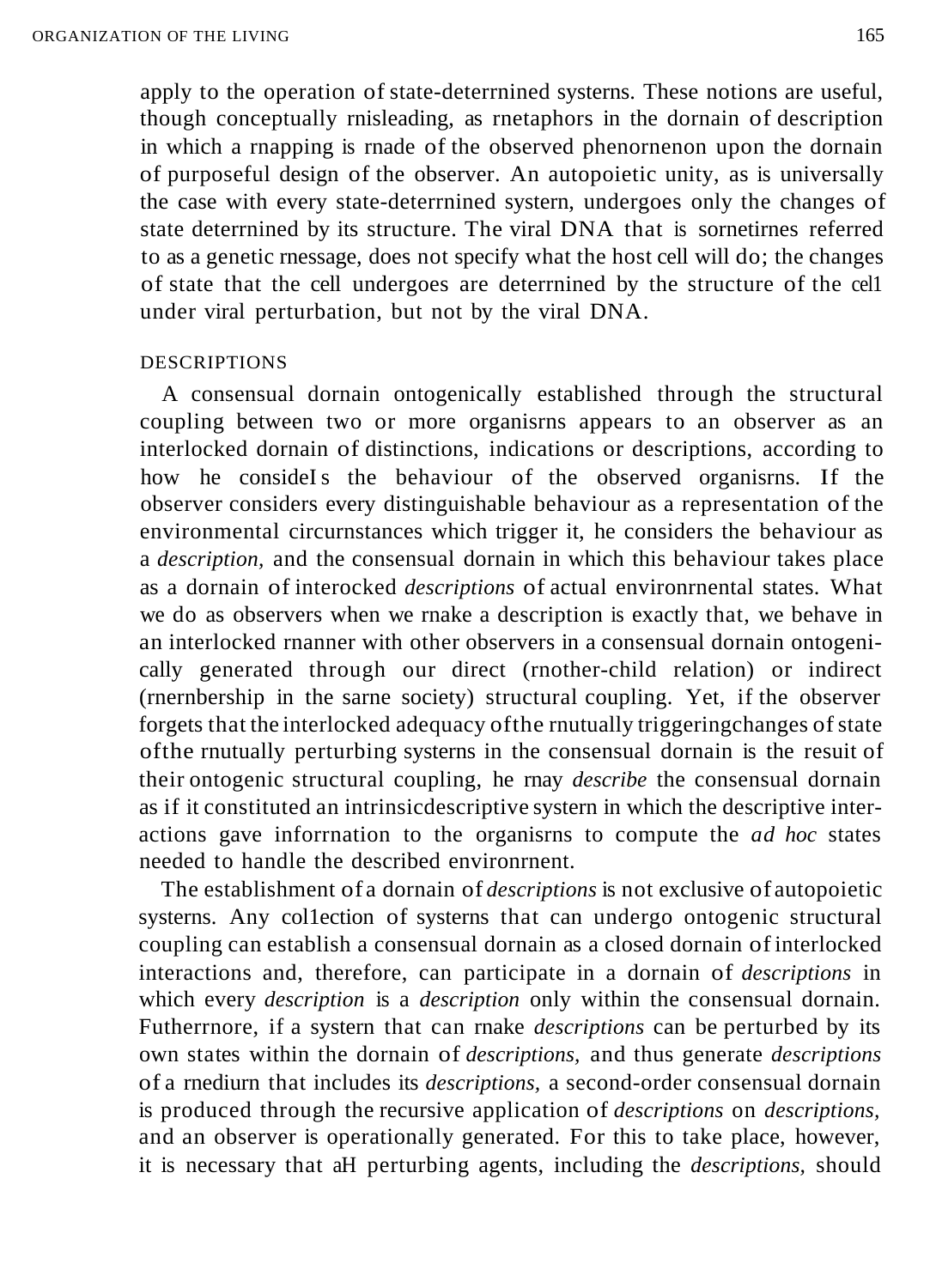belong to the same c1ass, so that the operation of *description* could be recursively applied to the product of its application. This is possible in organisms with a nervous system because the nervous system is a c10se neuronal network in which all states of activity are states of relative neuronal activity that only lead to other states of relative neuronal activity, independentIy of the circumstances of interactions of the organism in which these states of activity arise, a condition which necessarily resuIts in the nervous system becoming recursively structurally coupl.ed to its own structural changes. Since internally and externally generated states of relative neuronal activity in the nervous system are indistinguishable for the dynamics of states of the nervous system, the interactions of the nervous system with its own states that its c10sed organization implies, become, in the domain of interactions of the organism, descriptions of descriptions.

# LINGUISTIC DOMAIN

A Iinguistic domain is a domain of consensual behaviour, ontogenically established between at least two structurally plastic organisms, that is usually described as a domain of semantic interactions. Yet, the semantic value of an interaction, in whatever domain, is not a property of the interaction, but a feature of the description that the observer makes by referring to it as if the changes of state of the interacting systems were determined by their mutual perturbations, and not by their respective individual structures. Therefore, the problem of establishing a Iinguistic domain is not the problem of establishing an operational semantic coupling, but the problem of establishing an ontogenic structural coupling that generates a consensual domain in which the coupled plastic systems can undergo an unending series of interlocked alternating changes of state. In other words, linguistic behaviour is structurally determined behaviour in ontogenically structurally coupled organisms, in which the structural coupling determines the sequential order of the mutually triggering alternating changes of state. Semantics exists only in a metadomain of descriptions as a property projected upon the interacting systems by the observer, and valid only for him.

Descriptions as linguistic behaviour are no exception to this. The semantic value of a description exists only in a recursively-generated metadomain of descriptions of descriptions, not in the domain of operation in which a description is realized as an actual behaviour. The same happens with selfconsciousness as a subdomain of self-descriptions in a domain of descriptions of descriptions (Maturana, 1970). In these circumstances, the changes ofstate of the nervous system that lead to self-description would not be different from other changes of state that lead to other descriptions, but would differ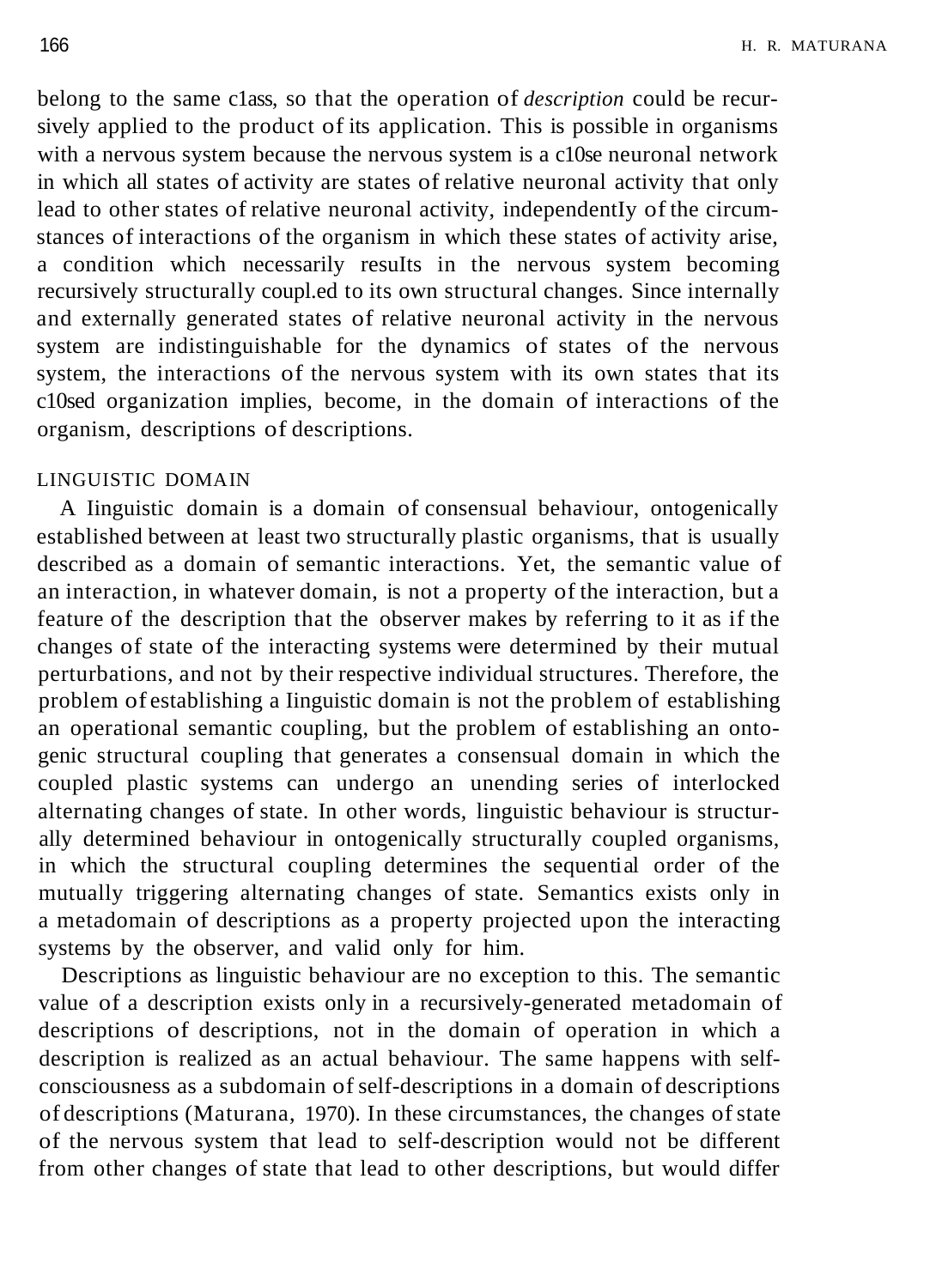only in the consensual domain in which the descriptions arose and are applied.

It is the recursive application of descriptions in a domain of self-descriptions as the expression of a recursive structural coupling of the nervous system with its own structure in the sequential changes of state of a single system, that gives to self-consciousness its uncanny quality of a process which transforms a single system into two: the changes of state ol' a single system appear to an observer as if they were taking place through interactions with another. Otherwise, as occurs with any other behaviour, the determination of self-consciousness is structural and not semantic.

## **Conclusions**

Although the fundamental conclusions are already contained in the previous sections, it may be worthwhile to summarize them in the following formo

(a) The constitutive feature of a living system is autopoiesis in the physical space; the constitutive feature of the nervous system is its condition of being a closed neuronal network.

(b) AlI changes of state in the living system and in its nervous system are subordinated to the realization of the autopoiesis of the living system, if this does not occur the autopoiesis stops and the living system disintegrates.

(c) If the organism and its nervous system are structurally plastic, the continuous realization of the autopoiesis of the organism necessarily results in a structural coupling of the organism and nervous system to each other, and to the medium in which the autopoiesis is realized.

(d) The result of this structural coupling is that although the organism operates only in autopoiesis, and the nervous system operates only in generating internal relations of neuronal activity, each determined by its own structure, the changes of state of the organism and the nervous system, and the changes of state of the medium, mutually trigger each other in a manner that leads to continued autopoiesis. As a result, if an organism were to be taken out of the medium to which it is structurally coupled, it would go on in its structurally determined changes of state regardless of their inadequacy to the changes of state of the new medium, and, eventually, disintegrate.

(e) Descriptions in terms ofinformation transfer, coding and computations of adequate states, are fallacious because they only reflect the observer's domain of purposeful design and not the dynamics of the system as a statedetermined system.

(f) The observable complexities of the domain of interactions of an autopoietic unity as a unity, are complexities proper to the historical circumstances in which the changes of state of the unity take place, not to the